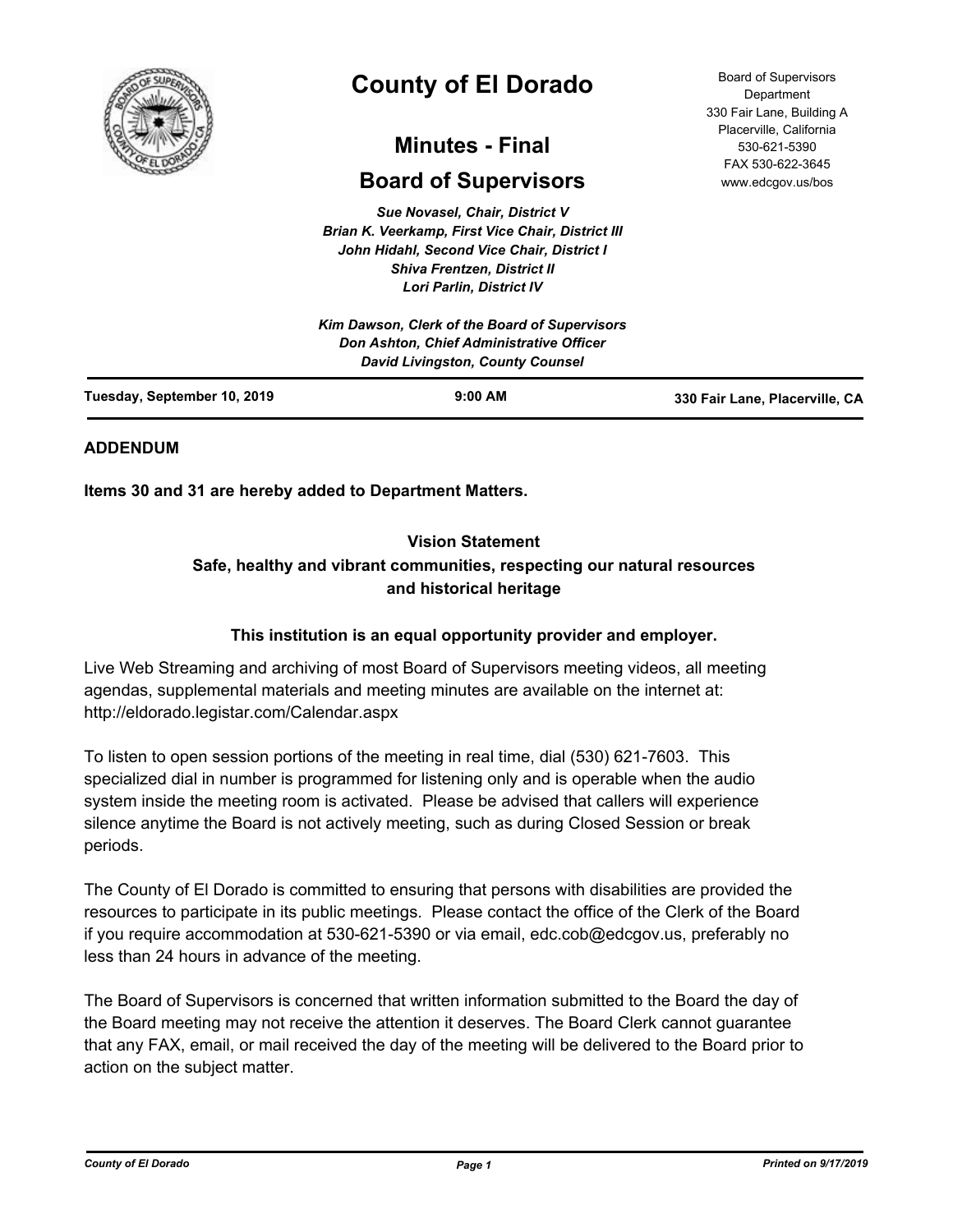The Board meets simultaneously as the Board of Supervisors and the Board of Directors of the Air Quality Management District, In-Home Supportive Services, Public Housing Authority, Redevelopment Agency and other Special Districts.

For Purposes of the Brown Act § 54954.2 (a), the numbered items on this Agenda give a brief description of each item of business to be transacted or discussed. Recommendations of the staff, as shown, do not prevent the Board from taking other action.

Materials related to an item on this Agenda submitted to the Board of Supervisors after distribution of the agenda packet are available for inspection during normal business hours in the public viewing packet located in Building A, 330 Fair Lane, Placerville or in the Board Clerk's Office located at the same address. Such documents are also available on the Board of Supervisors' Meeting Agenda webpage subject to staff's ability to post the documents before the meeting.

## **PROTOCOLS FOR PUBLIC COMMENT**

Public comment will be received at designated periods as called by the Board Chair.

Public comment on items scheduled for Closed Session will be received before the Board recesses to Closed Session.

Except with the consent of the Board, individuals shall be allowed to speak to an item only once.

On December 5, 2017, the Board adopted the following protocol relative to public comment periods. The Board adopted minor revisions to the protocol on February 26, 2019, incorporated herein:

Time for public input will be provided at every Board of Supervisors meeting. Individuals will have three minutes to address the Board. Individuals authorized by organizations will have three minutes to present organizational positions and perspectives and may request additional time, up to five minutes. At the discretion of the Board, time to speak by any individual may be extended.

Public comment on certain agenda items designated and approved by the Board may be treated differently with specific time limits per speaker or a limit on the total amount of time designated for public comment. It is the intent of the Board that quasi-judicial matters have additional flexibility depending upon the nature of the issue. It is the practice of the Board to allocate 20 minutes for public comment during Open Forum and for each agenda item to be discussed. (Note: Unless designated on the agenda, there is no Open Forum period during Special Meetings.)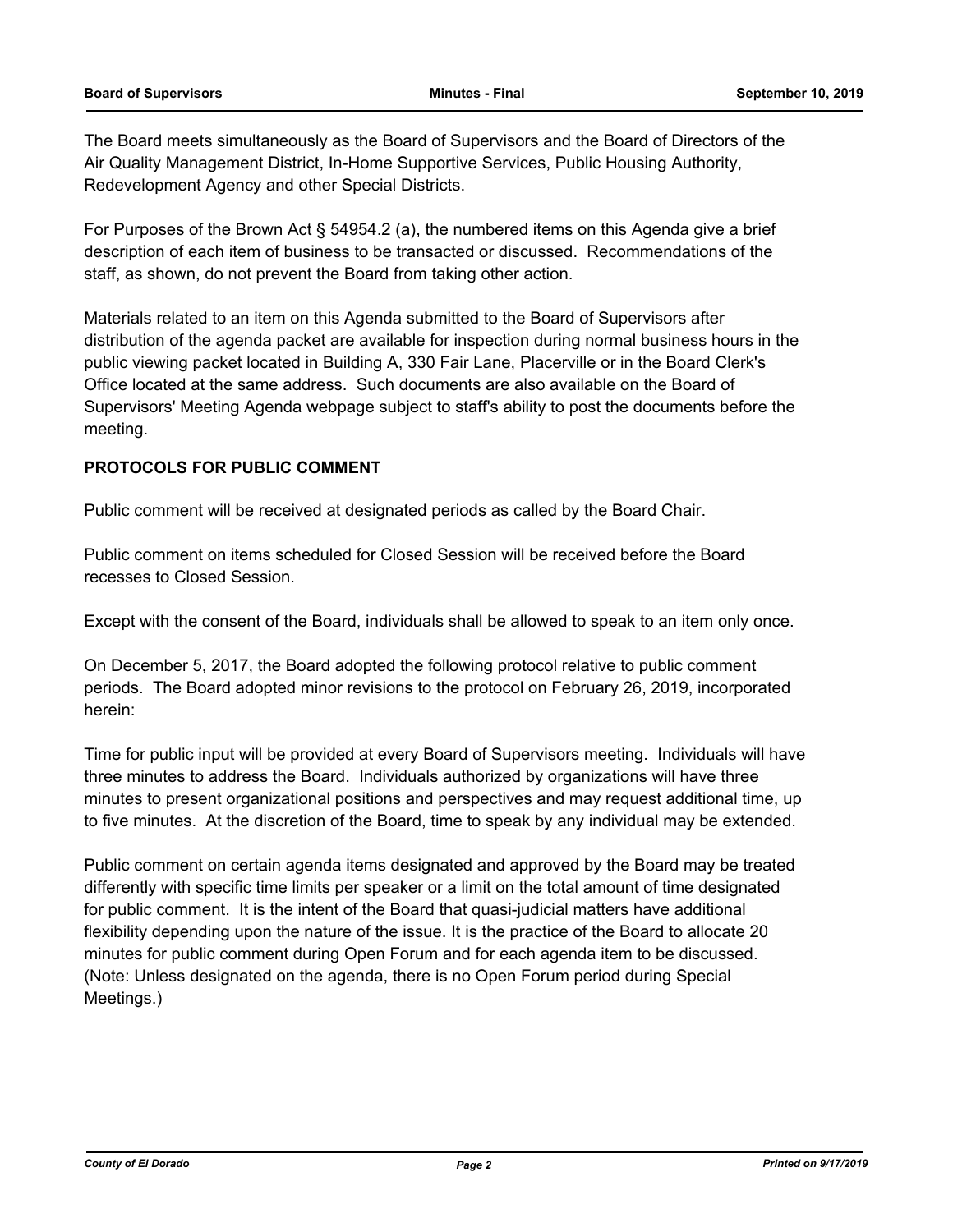Individual Board members may ask clarifying questions but will not engage in substantive dialogue with persons providing input to the Board.

If a person providing input to the Board creates a disruption by refusing to follow Board guidelines, the Chair of the Board may take the following actions:

Step 1. Request the person adhere to Board guidelines. If the person refuses, the Chair may turn off the speaker's microphone.

Step 2. If the disruption continues, the Chair may order a recess of the Board meeting.

Step 3. If the disruption continues, the Chair may order the removal of the person from the Board meeting.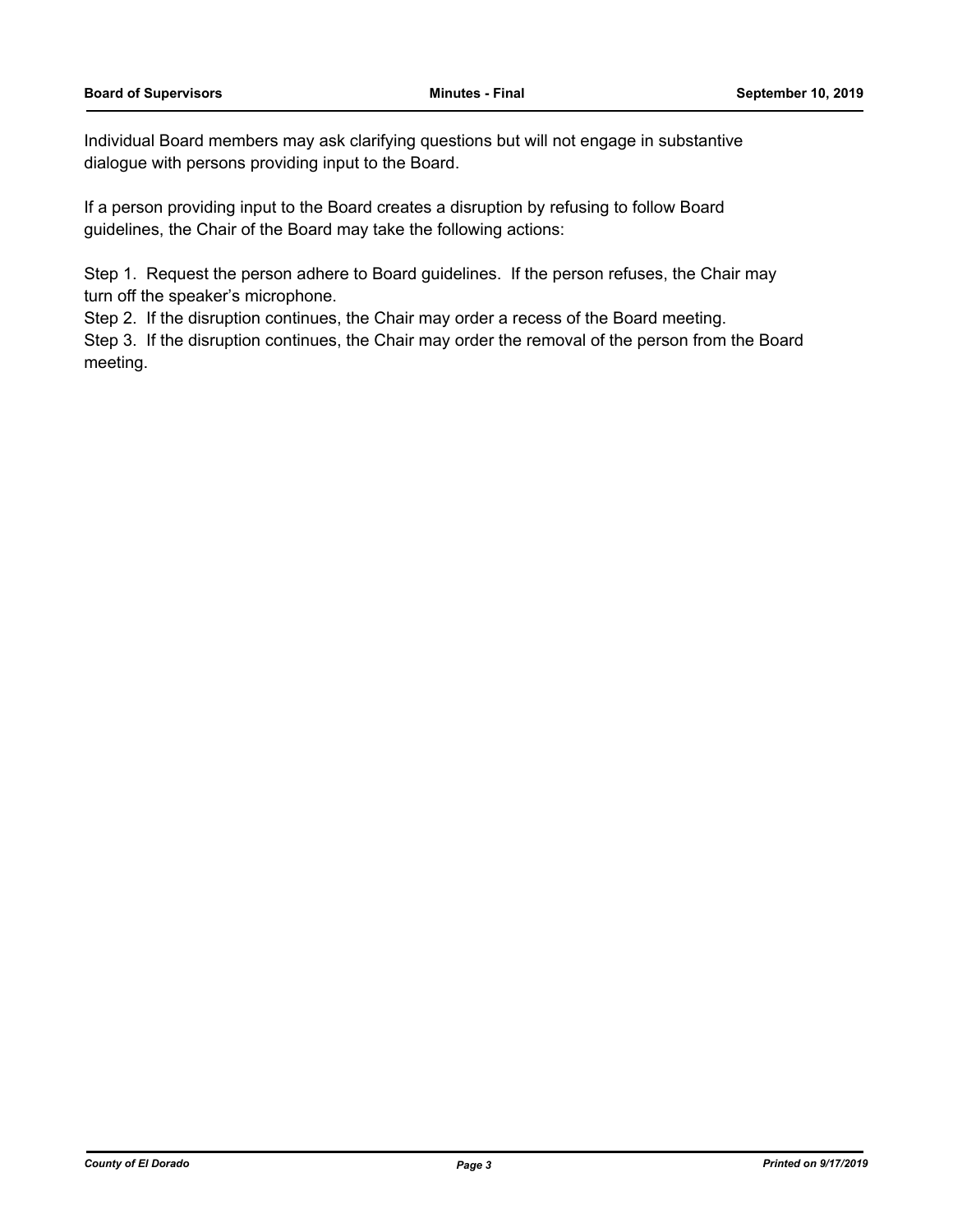#### **9:00 A.M. - CALLED TO ORDER**

Present: 5 - Supervisor Veerkamp, Supervisor Frentzen, Supervisor Novasel, Supervisor Hidahl and Supervisor Parlin

#### **INVOCATION AND PLEDGE OF ALLEGIANCE TO THE FLAG**

**Pastor Craig Klatt of the Camino Adventist Church gave the Invocation. Supervisor Novasel led the Pledge of Allegiance to the Flag.**

#### **ADOPTION OF THE AGENDA AND APPROVAL OF CONSENT CALENDAR**

**A motion was made by Supervisor Frentzen, seconded by Supervisor Hidahl to Adopt the Agenda and Approve the Consent Calendar with the following change:**

**Supervisor Parlin abstained from item 4.**

**Yes:** 5 - Veerkamp, Frentzen, Novasel, Hidahl and Parlin

The Board may make any necessary additions, deletions or corrections to the agenda including moving items to or from the Consent Calendar and adopt the agenda and the Consent Calendar with one single vote. A Board member may request an item be removed from the Consent Calendar for discussion and separate Board action. At the appropriate time as called by the Board Chair, members of the public may make a comment on matters on the Consent Calendar prior to Board action.

#### **OPEN FORUM**

*Public Comment: L. Knutson, D. Schaffer, M. Lane, T. Kayes, S. Taylor, K. Greenwood*

#### **19-1392** OPEN FORUM (See Attachment)

Open Forum is an opportunity for members of the public to address the Board of Supervisors on subject matter that is not on their meeting agenda and within their jurisdiction. Public comments during Open Forum are limited to three minutes per person. Individuals authorized by organizations will have three minutes to present organizational positions and perspectives and may request additional time, up to five minutes. The total amount of time reserved for Open Forum is 20 Minutes.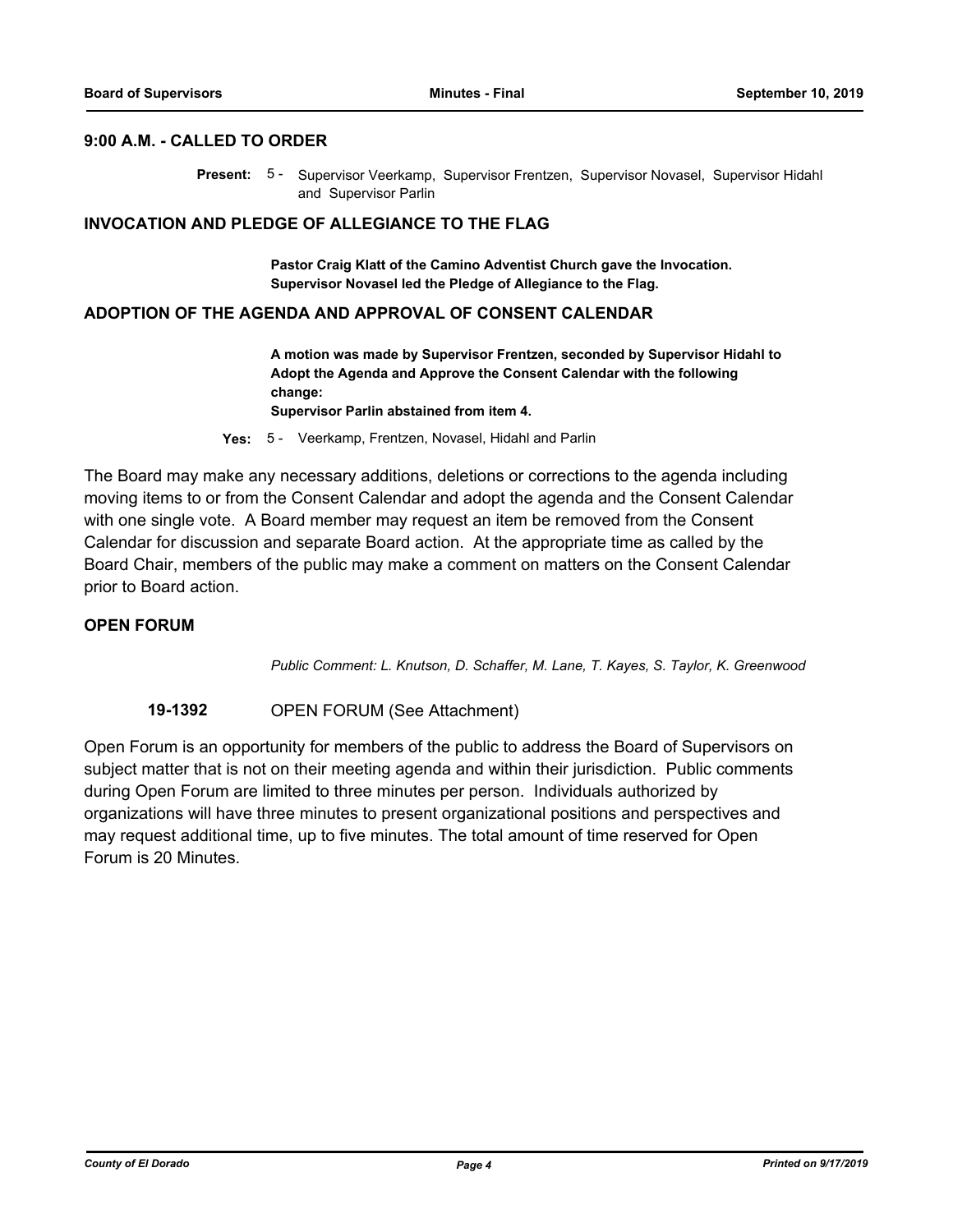#### **CONSENT CALENDAR**

**1. 19-1336** Clerk of the Board recommending the Board approve the Minutes from the regular meeting of August 27, 2019 and the special meeting of September 6, 2019.

**This matter was Approved on the Consent Calendar.**

#### **GENERAL GOVERNMENT - CONSENT ITEMS**

**2. 19-1186** Ad Hoc Cannabis Committee, in coordination with the Chief Administrative Office, recommending the Board approve the **Final Passage** (Second Reading) of Ordinance **5107** pertaining to Section 130.14.280 of Title 130, Article 9 of the El Dorado County Ordinance Code entitled "Taxation of Commercial Cannabis Activities" renumbered in Chapter 22 of Title 3, with amendments. (Cont. 8/27/19, Item 46)

**Ordinance 5107 was Adopted upon Approval of the Consent Calendar.**

**3. 16-0305** Chief Administrative Office recommending the Board find that a state of emergency continues to exist in El Dorado County as a result of unprecedented tree mortality due to drought conditions and related bark beetle infestations. (Cont. 8/27/19, Item 3)

**This matter was Approved on the Consent Calendar.**

**4. 19-1296** Chief Administrative Office recommending the Board: 1) Order the Auditor-Controller to disburse \$147,310.23 to the El Dorado Hills Community Services District from its park and recreation development impact mitigation fee account for fee program administration and expenditures related to the Bass Lake Community Park, Kalithea Park, and Valley View Park; and 2) Order the Auditor-Controller to disburse \$8,250 to the Mosquito Fire Protection District from its fire development impact mitigation fee account as reimbursement for the District's Impact Fee Nexus Study.

**FUNDING: Development Impact Fees.** 

**This matter was Approved on the Consent Calendar. Supervisor Parlin abstained from this matter.**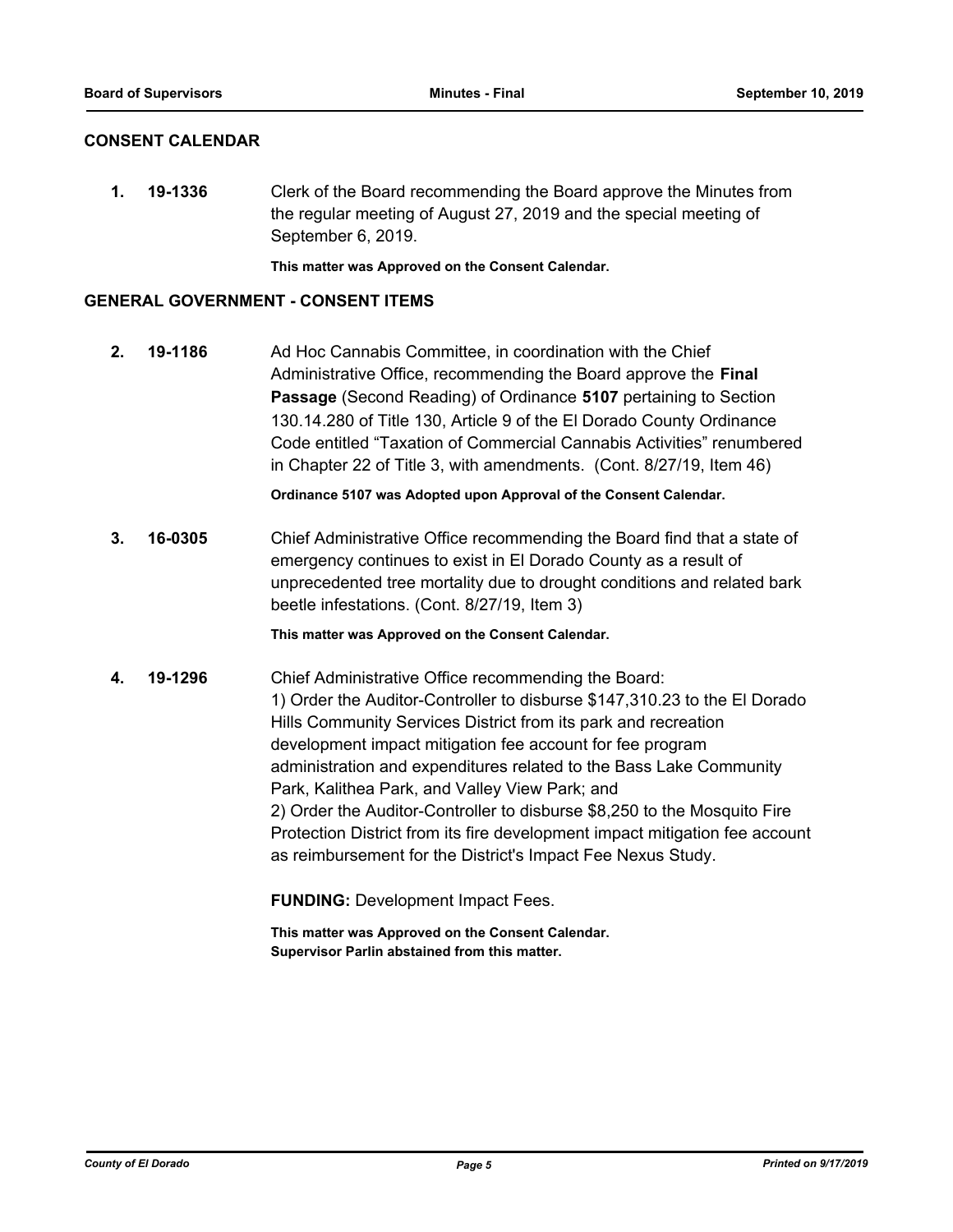**5. 19-1244** Chief Administrative Office, Procurement and Contracts Division, recommending the Board declare a service weapon as surplus and approve the sale of the weapon to retired Sheriff Deputy Scott Crawford.

> **FUNDING:** The Sheriff's Office Armory will receive the funds paid by the retired employee.

**This matter was Approved on the Consent Calendar.**

**6. 19-1338** Director of Human Resources and Chief Administrative Officer recommending the Board approve and authorize the Chair to sign Resolution **147-2019** to increase the Director of Information Technologies salary range, effective the first pay period following adoption.

> **FUNDING:** General Fund with partial cost recovery in future years through the A-87 Cost Plan.

> **Resolution 147-2019 was Adopted upon Approval of the Consent Calendar.**

**7. 19-1284** Human Resources Department recommending the Board: 1) Approve the bargaining unit designation change for one Applications Analyst I allocation (position 2583) in the Information Technologies Department from Professional (PL) to Confidential (CO); 2) Approve the bargaining unit designation change for one Applications Analyst II allocation (position 2596) in the Information Technologies Department from CO to PL; and 3) Adopt and authorize the chair to sign Resolution **144-2019** to change the bargaining unit designations as noted above.

## **FUNDING:** N/A

**This matter was Approved and Resolution 144-2019 was Adopted upon Approval of the Consent Calendar.**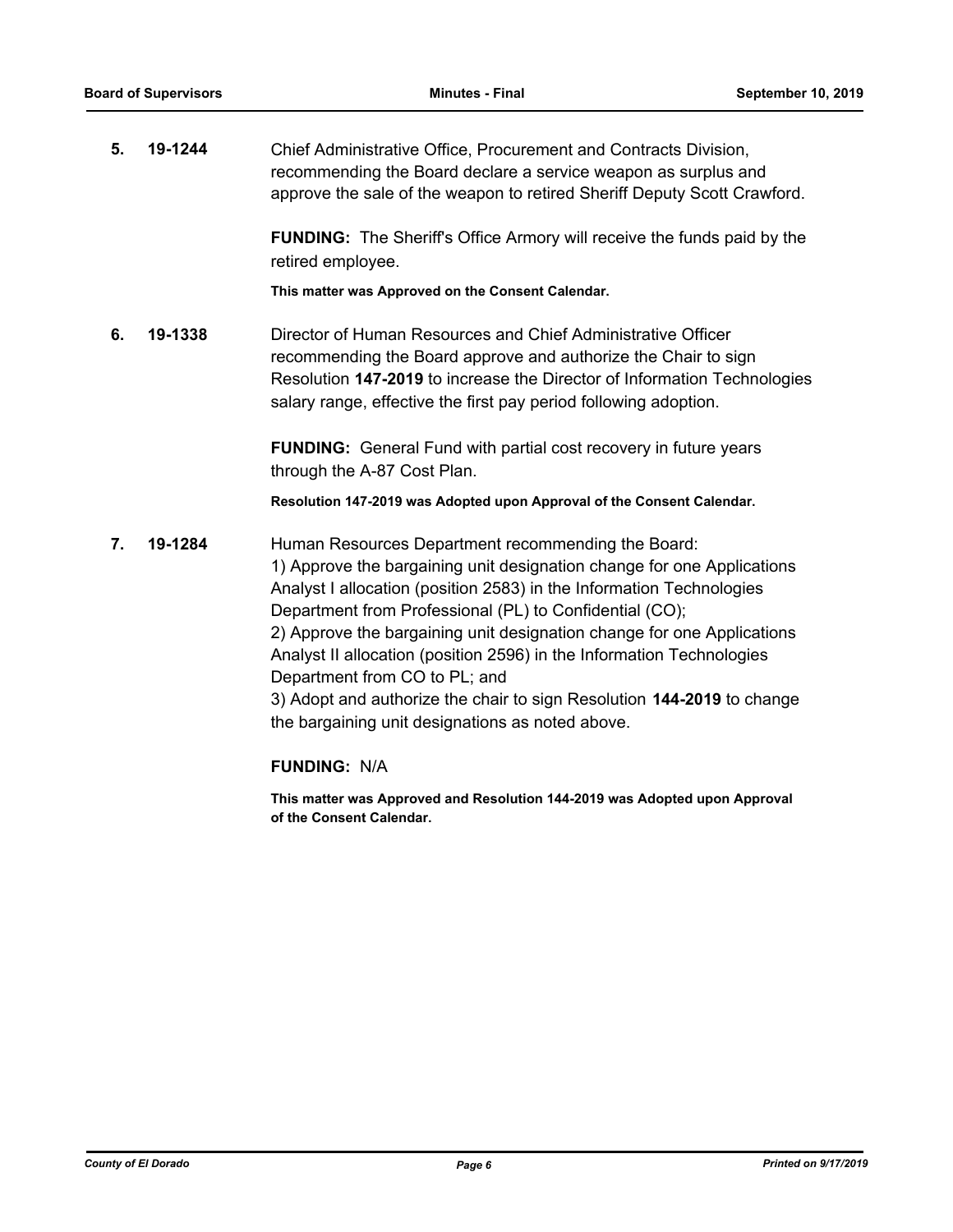| 8. | 19-1291     | Human Resources Department recommending the Board:<br>1) Make findings that it is more feasible and economical to engage an<br>outside contractor for the provision of specialized personnel services in<br>accordance with Ordinance 3.13.040;<br>2) Approve and authorize the Purchasing Agent to execute Agreement<br>3509 with Weintraub Tobin Chediak Coleman Grodin Law Corporation for<br>personnel investigations and mediation services on an "as requested"<br>basis for a total amount not-to-exceed \$210,000 and for a term of three<br>(3) years from the date of final execution; and<br>3) Authorize the Purchasing Agent to execute Amendments which do not<br>increase the maximum obligation or term of the Agreement.                                                         |
|----|-------------|---------------------------------------------------------------------------------------------------------------------------------------------------------------------------------------------------------------------------------------------------------------------------------------------------------------------------------------------------------------------------------------------------------------------------------------------------------------------------------------------------------------------------------------------------------------------------------------------------------------------------------------------------------------------------------------------------------------------------------------------------------------------------------------------------|
|    |             | <b>FUNDING:</b> General Fund and non-General Fund.                                                                                                                                                                                                                                                                                                                                                                                                                                                                                                                                                                                                                                                                                                                                                |
|    |             | This matter was Approved on the Consent Calendar.                                                                                                                                                                                                                                                                                                                                                                                                                                                                                                                                                                                                                                                                                                                                                 |
| 9. | 19-1294     | Human Resources Department recommending the Board adopt and<br>authorize the Chair to sign Resolution 145-2019 to approve the salary<br>increase for the classification of Social Services Supervisor I.                                                                                                                                                                                                                                                                                                                                                                                                                                                                                                                                                                                          |
|    |             | <b>FUNDING:</b> 30% open federal funding, 60% 2011 Realignment, and 10%<br>1991 Realignment.                                                                                                                                                                                                                                                                                                                                                                                                                                                                                                                                                                                                                                                                                                      |
|    |             | Resolution 145-2019 was Adopted upon Approval of the Consent Calendar.                                                                                                                                                                                                                                                                                                                                                                                                                                                                                                                                                                                                                                                                                                                            |
|    | 10. 19-1287 | Human Resources Department recommending the Board consider:<br>1) Make findings that it is more feasible and economical to engage an<br>outside contractor for the provision of specialized personnel services in<br>accordance with Ordinance 3.13.040;<br>2) Approve and authorize the Chair to sign Agreement 4198 with<br>Cooperative Personnel Services dba CPS HR Consulting to provide<br>specialized testing and scoring services for selected personnel<br>recruitments on an "as requested" basis, for the period of three (3) years<br>from October 1, 2019 through September 30, 2022, for a total not to<br>exceed the amount of \$120,000; and<br>2) Authorize the Purchasing Agent to execute Amendments which do not<br>increase the maximum obligation or term of the Agreement. |
|    |             | <b>FUNDING: General Fund.</b>                                                                                                                                                                                                                                                                                                                                                                                                                                                                                                                                                                                                                                                                                                                                                                     |

**This matter was Approved on the Consent Calendar.**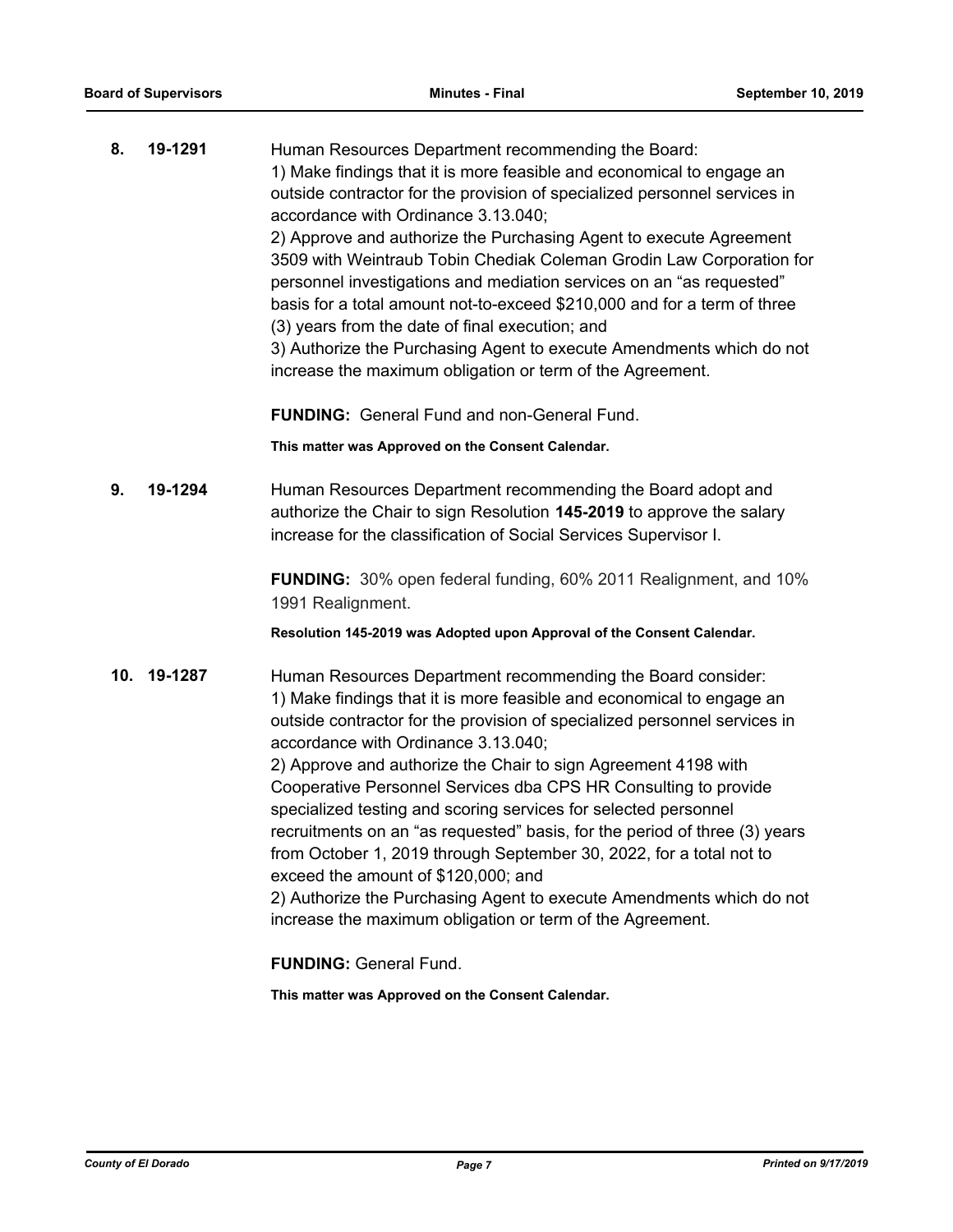**11. 19-1310** Supervisor Veerkamp recommending the Board make the following appointment to the Diamond Springs-El Dorado Community Advisory Committee: Appoint Maria Samaniego Taylor, Member, Term Expiration 9/10/2023.

**This matter was Approved on the Consent Calendar.**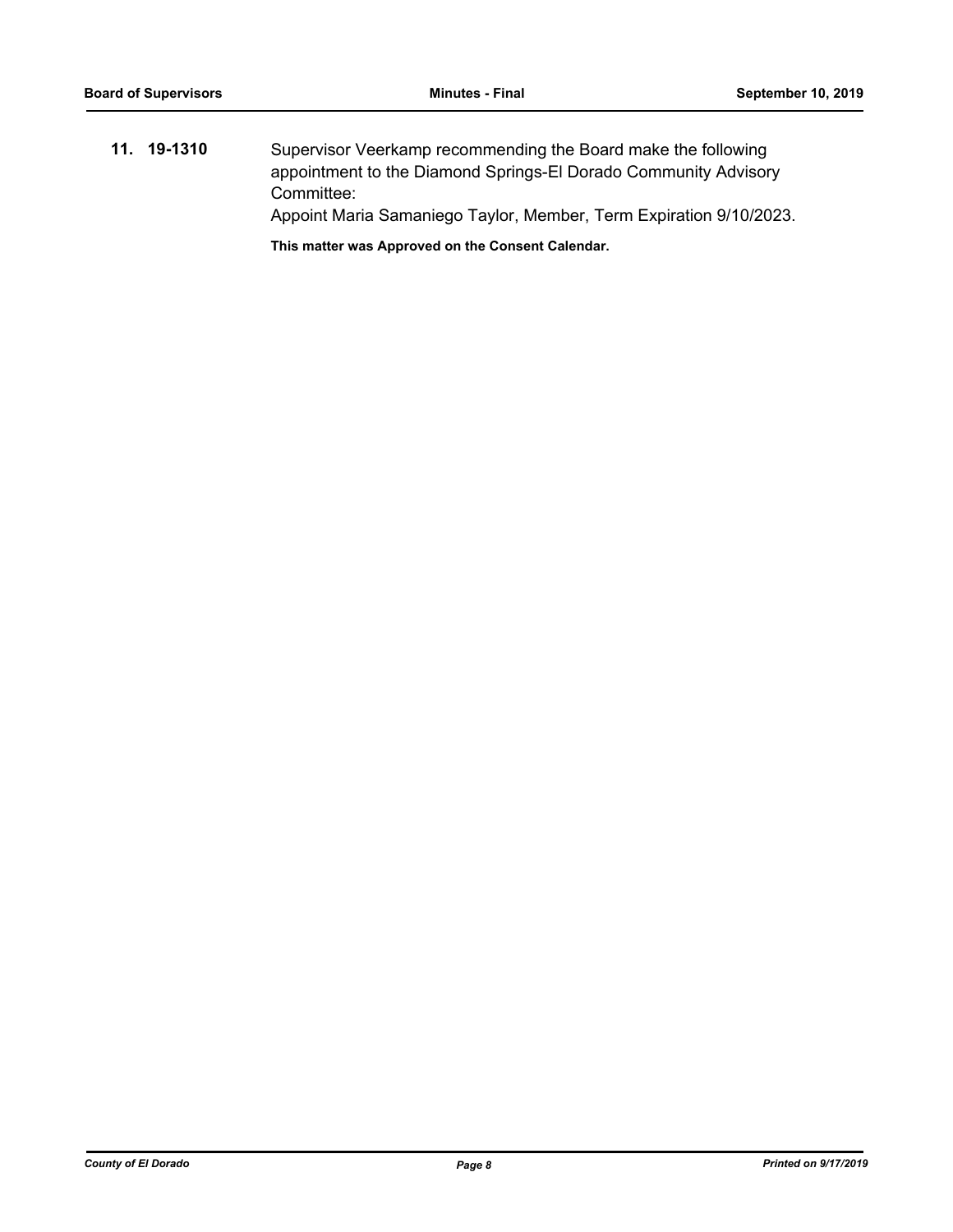#### **LAND USE AND DEVELOPMENT - CONSENT ITEMS**

**12. 19-1158** Department of Transportation recommending the Board consider the following for acquiring right of way for the Industrial Drive/Missouri Flat Road-Signalization Project CIP 73366/36105053 (Project): 1) Approve and authorize the Chair to sign the Acquisition Agreement for Public Purposes and the Certificates of Acceptance accepting a Grant Deed, Temporary Construction Easement, and Public Utility Easement from Irene Mazzoni, a single woman, for Assessor's Parcel Number 329-260-01. The Fee and Easement acquisitions provide right-of-way necessary to construct the Project, at a cost of \$31,500; 2) Authorize the Director of Transportation, or designee, to execute the escrow instructions and any other related escrow documents pertaining to the transaction, including payment of title and escrow fees, which are estimated to be \$2,500; and 3) Authorize the Director of Transportation, or designee to extend the date of closure of escrow upon mutual agreement of both parties if necessary. **FUNDING:** Tribe Funds (14%), General Fund (54%), and Accumulative Capital Outlay Funds (32%). **This matter was Approved on the Consent Calendar. 13. 19-1212** Department of Transportation recommending the Board consider the following: 1) Approve and authorize the Chair to sign the Notice of Acceptance with MKD Construction, Inc., for the White Meadow Road and Peavine Ridge Road Storm Damage Repair Project, CIP 78711/36102025, Contract 2771; and 2) Approve and authorize the Clerk of the Board to release the Payment and Performance Bonds to the Surety upon notification from the Department of Transportation, after the one-year guarantee period. **FUNDING:** Federal Emergency Management Agency (FEMA) and California Office of Emergency Services (Cal OES) to fund up to 93.75% of eligible project costs related to initial storm damage (change order five expenses are not FEMA or Cal OES eligible). Contract Change Order Five expenses will be funded by the State Transportation Block Grant Exchange Funds for repairs not related to initial storm damage. **This matter was Approved on the Consent Calendar.**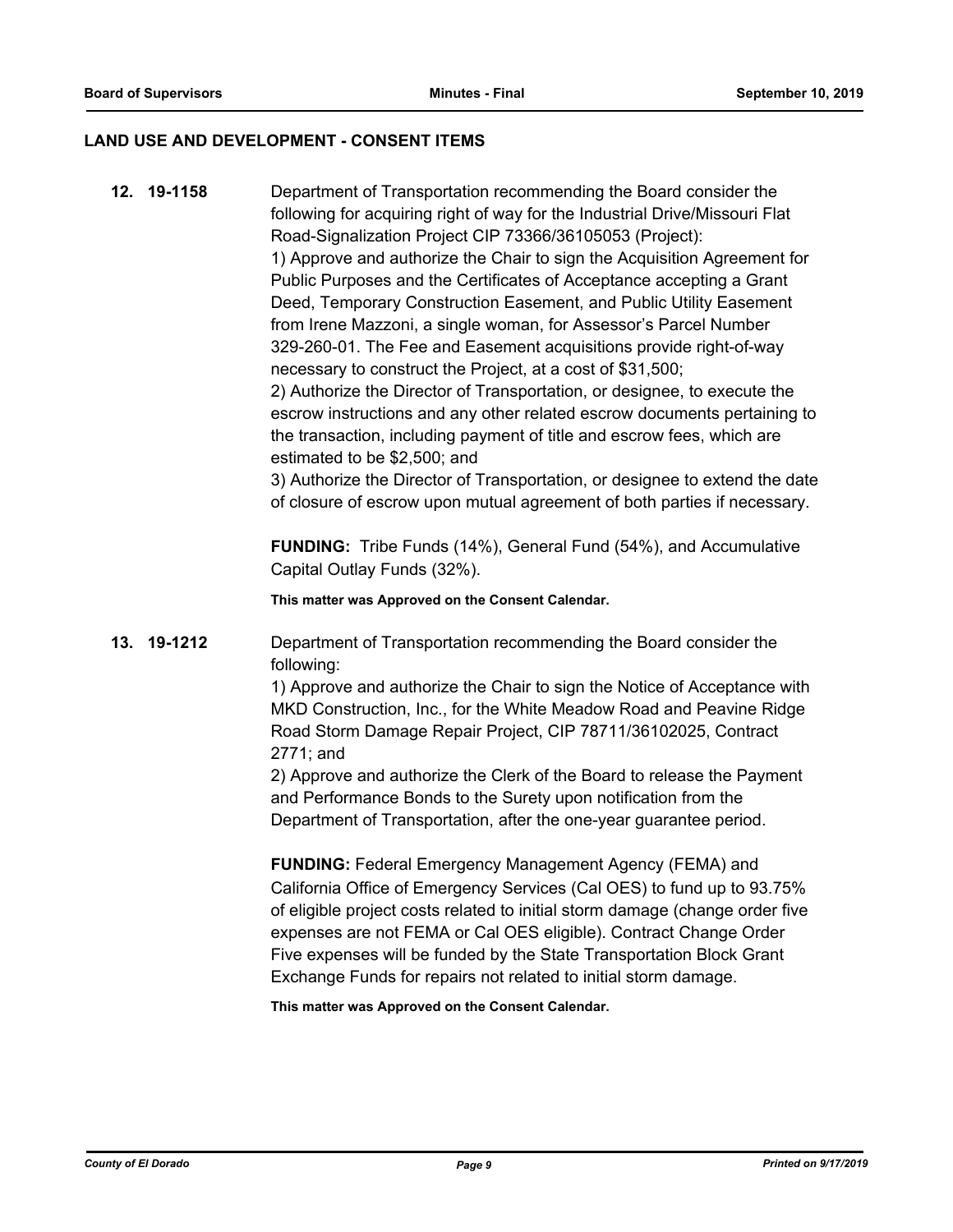**14. 19-1152** Planning Commission recommending the Board approve the **Final Passage** (Second Reading) of Ordinances **5109**, **5110**, and **5111** for proposed amendments (Attachments C, E, and G) to Title 130 Zoning Ordinance for the voter-enacted Measures N, P, Q, R, and S, which authorized the permitting and regulation of commercial cannabis activities in the County (OR19-0001) and adoption and passage of Ordinance **5112** (Attachment 2B). Planning Commission recommending the Board take the following actions:

> 1) Find that the adoption of the proposed amendments to sections 130.14.290 (Measure N), 130.14.300 (Measure P), 130.14.310 (Measure Q), 130.14.320 (Measure R), and 130.14.330 (Measure S) and the corresponding updates to the matrix of allowed uses in the Title 130 Zoning Ordinance are not subject to the California Environmental Quality Act (CEQA) pursuant to Business and Professions Code section 26055(h);

> 2) Recommend approval of the following amendments and ordinances: a) Section 130.14.290 of Title 130, Article 9 of the El Dorado County Ordinance Code entitled "Commercial Cannabis Activities Permitting and Enforcement" renumbered as Section 130.41.100 of Title 130, Article 4, with amendments (Ordinance 5109);

> b) Section 130.14.300 of Title 130, Article 9 of the El Dorado County Ordinance Code entitled "Outdoor and Mixed-Light Cultivation of Recreational Adult Use Cannabis" renumbered as Section 130.41.200 of Title 130, Article 4, re-titled "Outdoor and Mixed-Light Cultivation of Commercial Cannabis," with amendments (Ordinance 5110); and c) Section 130.14.320 of Title 130, Article 9 of the El Dorado County Ordinance Code entitled "Retail Sale, Commercial Distribution, and Commercial Indoor Cultivation of Cannabis for Medicinal Use" renumbered as Section 130.41.300 of Title 130, Article 4, re-titled "Retail Sale, Distribution, Indoor Cultivation, Laboratory Testing, and Manufacturing of Commercial Cannabis," with amendments (Ordinance 5111); and

d) Ordinance 5112, which updates to the matrix of allowed uses in the Title 130 Zoning Ordinance consistent with the amendments in Ordinances 5110 and 5111.

3) Recommend repeal of:

a) Section 130.14.270 of Title 130, Article 9 of the El Dorado County Ordinance entitled "Commercial Cannabis Activities";

b) Section 130.14.310 of Title 130, Article 9 of the El Dorado County Ordinance Code entitled "Outdoor and Mixed-Light Cultivation of Recreational Adult Use Cannabis"; and

c) Section 130.14.330 of Title 130, Article 9 of the El Dorado County Ordinance Code entitled, "Retail Sale, Commercial Distribution, and Commercial Indoor Cultivation of Cannabis for Recreational Adult Use." (Cont. 8/27/2019, Item 47)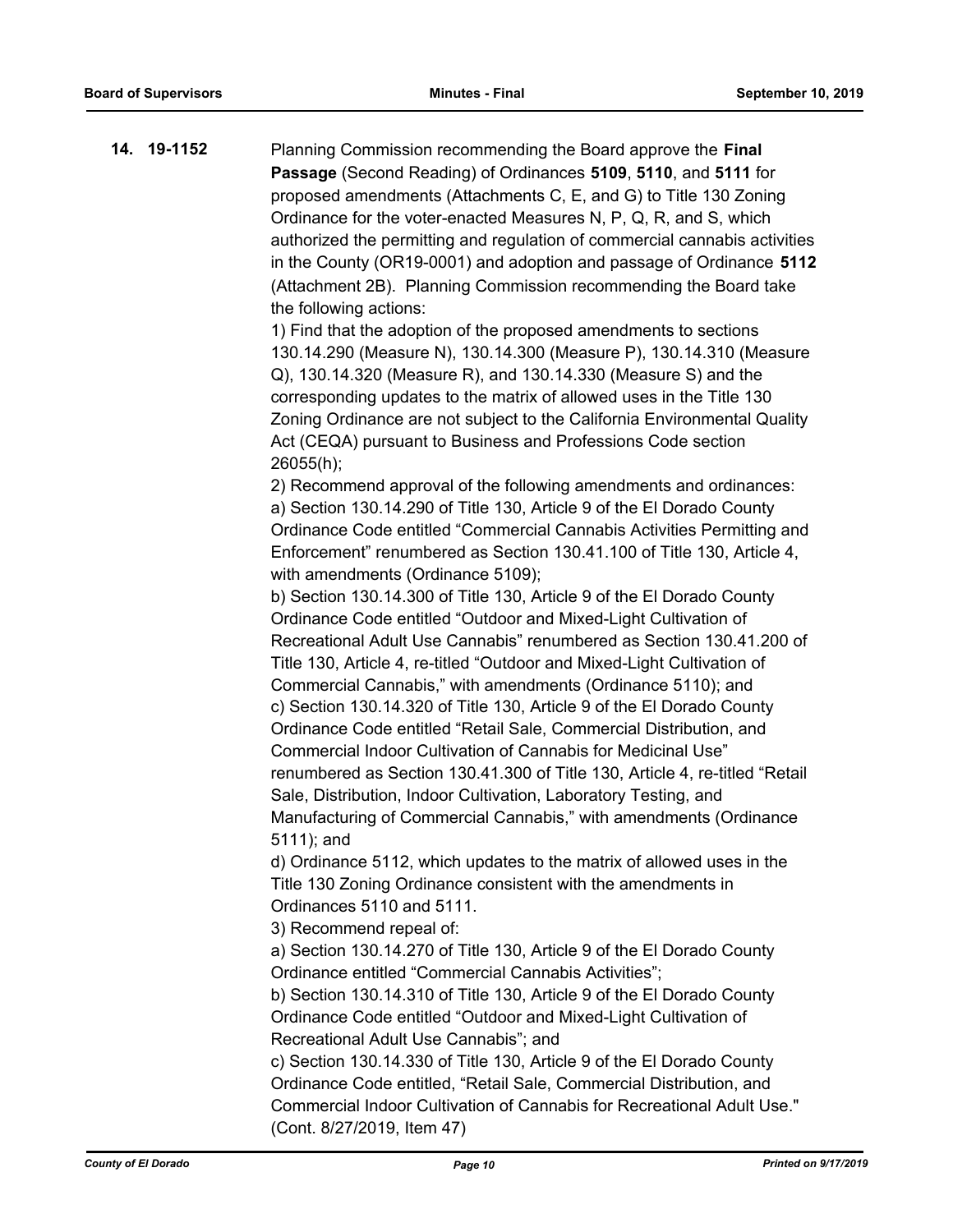**This matter was Approved and Ordinances 5109, 5110, 5111 and 5112 were Adopted upon Approval of the Consent Calendar.**

**15. 19-1177** Planning Commission recommending the Board approve the Planning Commission Bylaws modified by the Commission on July 11, 2019.

#### **FUNDING:** N/A

**This matter was Approved on the Consent Calendar.**

**16. 19-1252** Surveyor's Office recommending the Board: 1) Approve and authorize the Chair to acknowledge and accept an Irrevocable Offer of Dedication for a Drainage Easement and Road Right of Way subject to the condition that they will not be County maintained unless and until they have been accepted into the County maintained road system by Resolution of the Board of Supervisors; 2) Acknowledge and accept a Drainage Easement and Road Right of Way on behalf of those public entities that will provide services, subject to the purveyor's construction standards; and 3) Authorize the Chair to sign the Consent to Offer of Dedication and Acceptance of Offer and to record the Irrevocable Offer of Dedication with the Consent attached. Authorization for recording said Offer is pursuant to Government Code Section 7050.

**FUNDING:** Application Fees. (General Fund)

**This matter was Approved on the Consent Calendar.**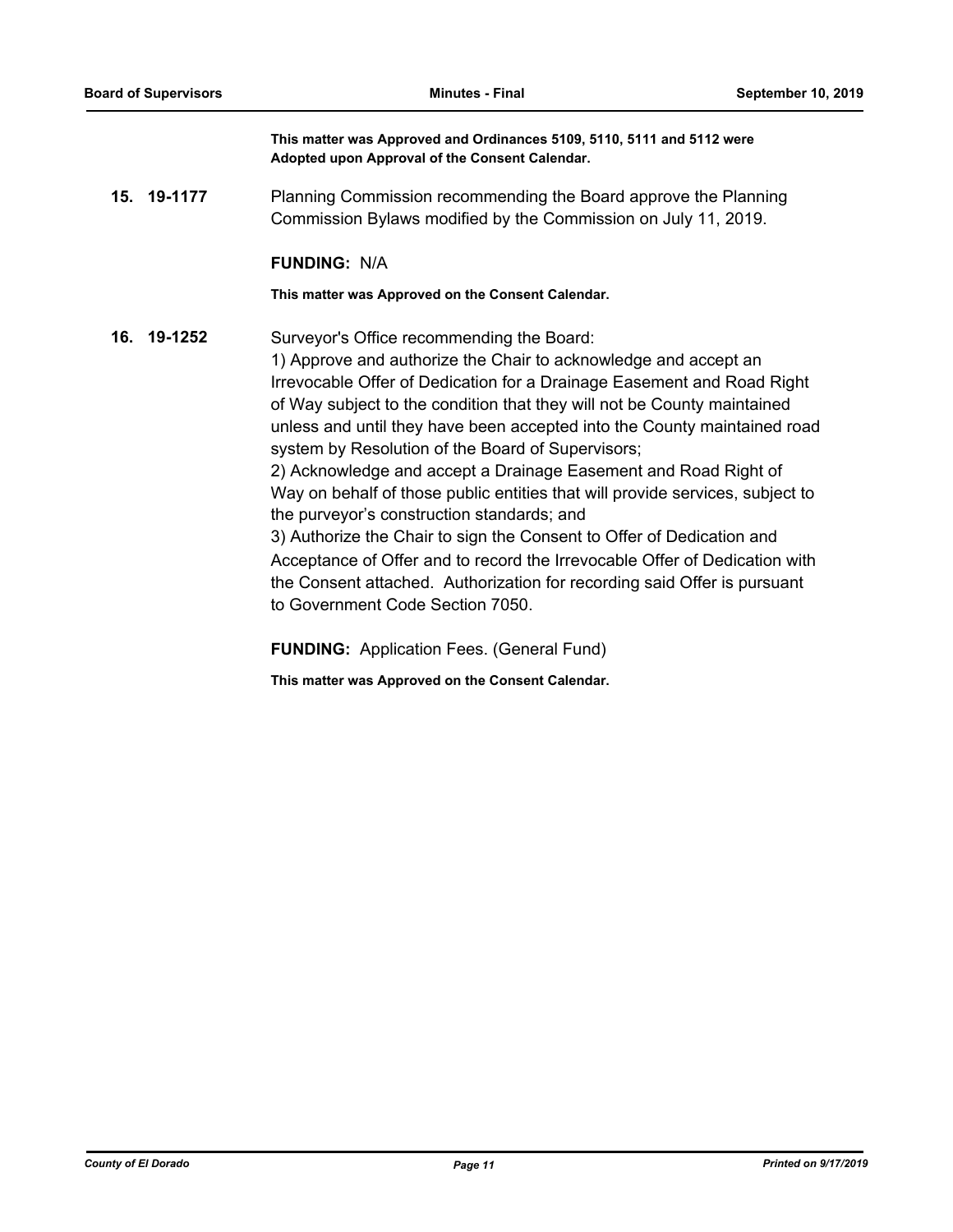#### **LAW AND JUSTICE - CONSENT ITEMS**

**17. 19-1278** District Attorney (DA) and Sheriff's Office notifying the Board and making available for review and public comment the County's submission of the Edward Byrne Memorial Justice Assistance Grant Program Fiscal Year 2019 application for funding of \$17,544. The DA's Office is requesting training, computer equipment and a small unmanned aircraft system. The Sheriff's Office is requesting training and software enhancements to the Records Management System.

**FUNDING:** Justice Assistance Grant Program.

**This matter was Approved on the Consent Calendar.**

**18. 19-1265** Sheriff's Office recommending the Board authorize the Chair and the Sheriff to sign Exhibits A & B to the Cooperative Law Enforcement Agreement, 18-LE-11051360-002, between the El Dorado County Sheriff's Office, the United States Department of Agriculture, US Forest Service Eldorado National Forest, and the US Forest Service Lake Tahoe Basin Management Unit in the total amount of \$37,000 to provide funding for the Sheriff's patrol services on national forest system roads within the El Dorado County National Forest and Lake Tahoe Basin Management Unit, as well as funding for Sheriff's Office expenditures associated with the detection of locations and activities related to the illegal production and trafficking of controlled substances during Federal Fiscal Year 2019.

**FUNDING:** United States Forest Service Funding.

**This matter was Approved on the Consent Calendar.**

**19. 19-1280** Sheriff's Office recommending the Board accept a Local Community Contribution Grant Award from the Walmart Foundation in the amount of \$1,500 for the purchase of supplies needed for community events hosted by the Sheriff's Office Homeless Outreach Team where various public agencies and private entities gather to provide services to the homeless.

**FUNDING:** Walmart Foundation Local Community Contribution Grant.

**This matter was Approved on the Consent Calendar.**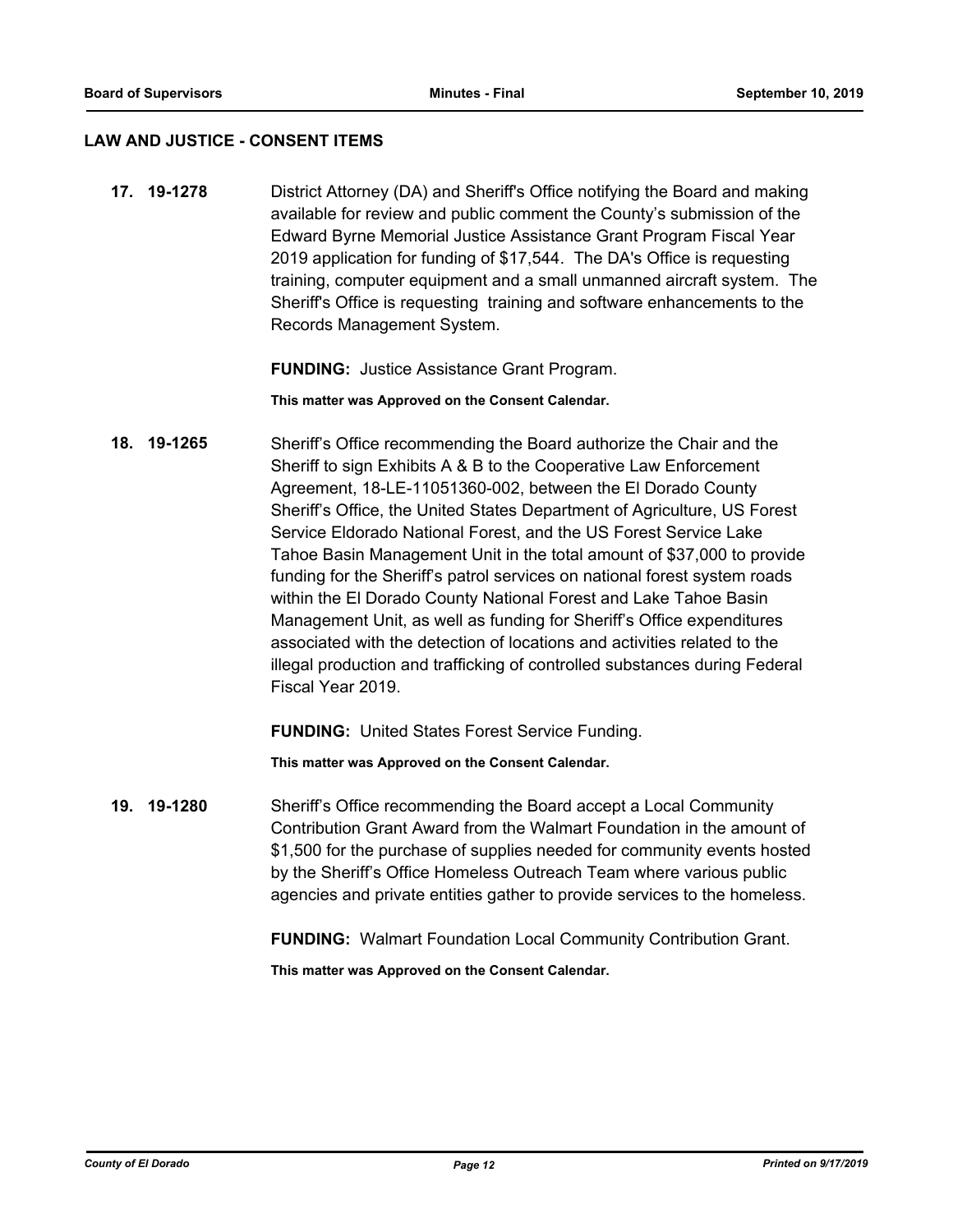**20. 19-1275** Sheriff's Office and District Attorney's Office recommending the Board: 1) Approve and authorize the Chair to sign the Fiscal Year 2018-2019 Equitable Sharing Agreement and Certification for Federal Asset Forfeiture with the United States Department of Justice and United States Department of the Treasury; and 2) Authorize Sheriff's Office and District Attorney's Office staff to electronically submit, on behalf of the Chair, the Fiscal Year 2018-2019 Equitable Sharing Agreement and Certification for Federal Asset Forfeiture with the United States Department of Justice and United States Department of the Treasury.

**FUNDING:** Revenue - Equitable Sharing (Asset Forfeiture).

**This matter was Approved on the Consent Calendar.**

## **END CONSENT CALENDAR**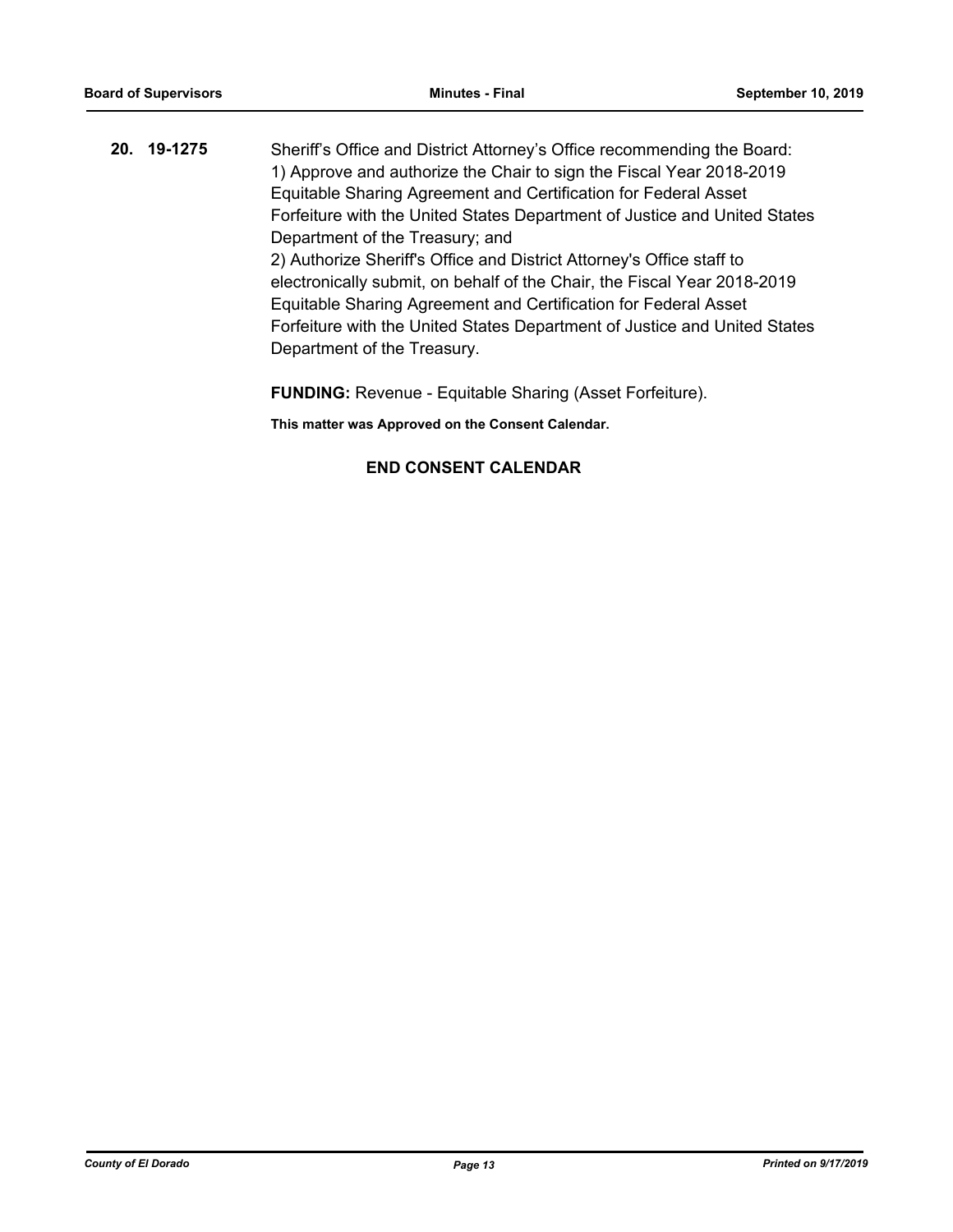#### **DEPARTMENT MATTERS (Items in this category may be called at any time)**

**21. 19-1185** Clerk of the Board recommending the Board consider adoption of Board Policy I-1 *Business Cards for Members of Boards, Committees, and Commissions* pursuant to Board direction on May 21, 2019. (Est. Time: 10 Min.)

**FUNDING:** General Fund.

*Public Comment: M. Lane, K. Payne*

**A motion was made by Supervisor Hidahl, seconded by Supervisor Veerkamp to Approve this matter adding language to Board Policy I-1 Section II (G) (3) Pursuant to this policy, committee members are prohibited from: Using or distributing the business card for personal or professional gain, financial gain, "government discount," or similar purpose.**

- **Yes:** 3 Veerkamp, Novasel and Hidahl
- **Noes:** 2 Frentzen and Parlin
- **22. 19-1337** Supervisors Novasel and Hidahl, as the Fiscal Year 2019/2020 Budget Adhoc Committee, recommending the Board direct staff to: 1) Proceed with a General Plan amendment to remove Section 10.1.6.4 which states, "The majority of transient occupancy tax generated revenue shall be directed toward the promotion of tourism, entertainment, business and leisure travel in El Dorado County"; and 2) Direct staff to return to the Board with an additional budget policy that states, "transient occupancy tax revenue shall be directed toward the impact of tourism and economic development." (Est. Time: 30 Min.) *Public Comment: K. Payne, K. Greenwood, M. Lane, T. Kayes, S. Taylor, L. Brent-Bumb*

**A motion was made by Supervisor Veerkamp, seconded by Supervisor Novasel to Approve this matter and direct staff to:**

**1) Proceed with a General Plan amendment to remove Section 10.1.6.4 which states, "The majority of transient occupancy tax generated revenue shall be directed toward the promotion of tourism, entertainment, business and leisure travel in El Dorado County"; and**

**2) Return to the Board with an additional budget policy that states, "transient occupancy tax revenue shall be directed toward the impact of tourism and economic development." Staff are to include in this policy protective language of promotion, treatment of Veteran's funding until otherwise determined and a priority list as to how transient occupancy tax is to be distributed.**

**Yes:** 5 - Veerkamp, Frentzen, Novasel, Hidahl and Parlin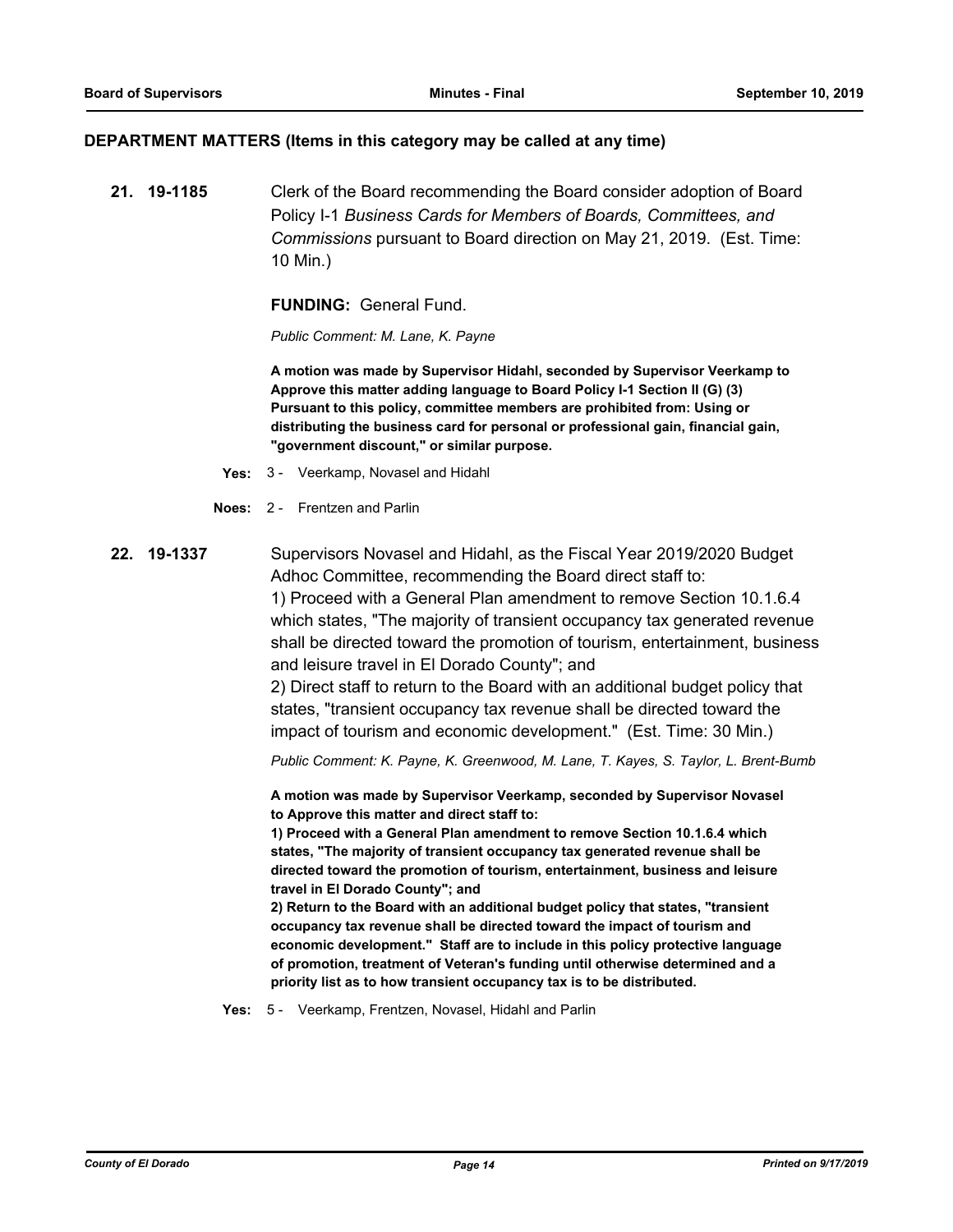**23. 19-1325** Supervisor Parlin recommending the Board authorize the Chair to sign the attached letter to the Bureau of Reclamation, conveying the County's concerns over the Auburn State Recreation Area (ASRA) Preliminary General Plan and the Draft Resource Management Plan. (Est. Time: 15 Min.)

#### **FUNDING:** N/A

*Public Comment: K. Payne, K. Krueger, J. Thorton, M. Lane, T. Kayes, K. Greenwood, S. Taylor*

**A motion was made by Supervisor Parlin, seconded by Supervisor Frentzen to Approve this matter and direct staff to:**

**1) Add additional language to paragraph three of the letter to the Bureau of Reclamation to read "Without adequate mitigation," adding hundreds of campsites into our high fire-risk communities will only exacerbate the risk of catastrophic wildfire; and**

**2) Send a copy of the Bureau of Reclamation letter to Congressman Tom McClintock, Assemblyman Kevin Kiley, Placer County Board of Supervisors, El Dorado County Water Agency and any others deemed appropriate.**

**Yes:** 5 - Veerkamp, Frentzen, Novasel, Hidahl and Parlin

#### **11:00 A.M. - TIME ALLOCATION**

**24. 19-1215** Chief Administrative Office recommending the Board: 1) Receive a presentation on the El Dorado - Sacramento Municipal Utility District (SMUD) Cooperation Agreement special revenue fund as requested at the June 17, 2019, Budget Hearing; and 2) Provide direction to staff on the need to return to the Board with any recommended revisions to the current SMUD fund expenditure practices. (Est. Time: 30 Min.)

**FUNDING:** SMUD Funds.

*Public Comment: H. Penn, N. Rangel, K. Payne, J. McIver, T. Kayes, S. Taylor, D. Kendall*

**A motion was made by Supervisor Parlin, seconded by Supervisor Frentzen to Approve this matter and direct staff to:**

**1) Return to the Board with detailed information, including historical information on where the funds have been used and the requirements surrounding the funding, from all current recipients receiving funding from the El Dorado - Sacramento Municipal Utility District (SMUD) Cooperation Agreement special revenue fund including the Georgetown Divide Public Utility District (GDPUD); and**

**2) Explore the possibility of working with the El Dorado Water and Power Agency to renegotiate the El Dorado - Sacramento Municipal Utility District (SMUD) Cooperation Agreement special revenue fund agreement with SMUD.**

**Yes:** 5 - Veerkamp, Frentzen, Novasel, Hidahl and Parlin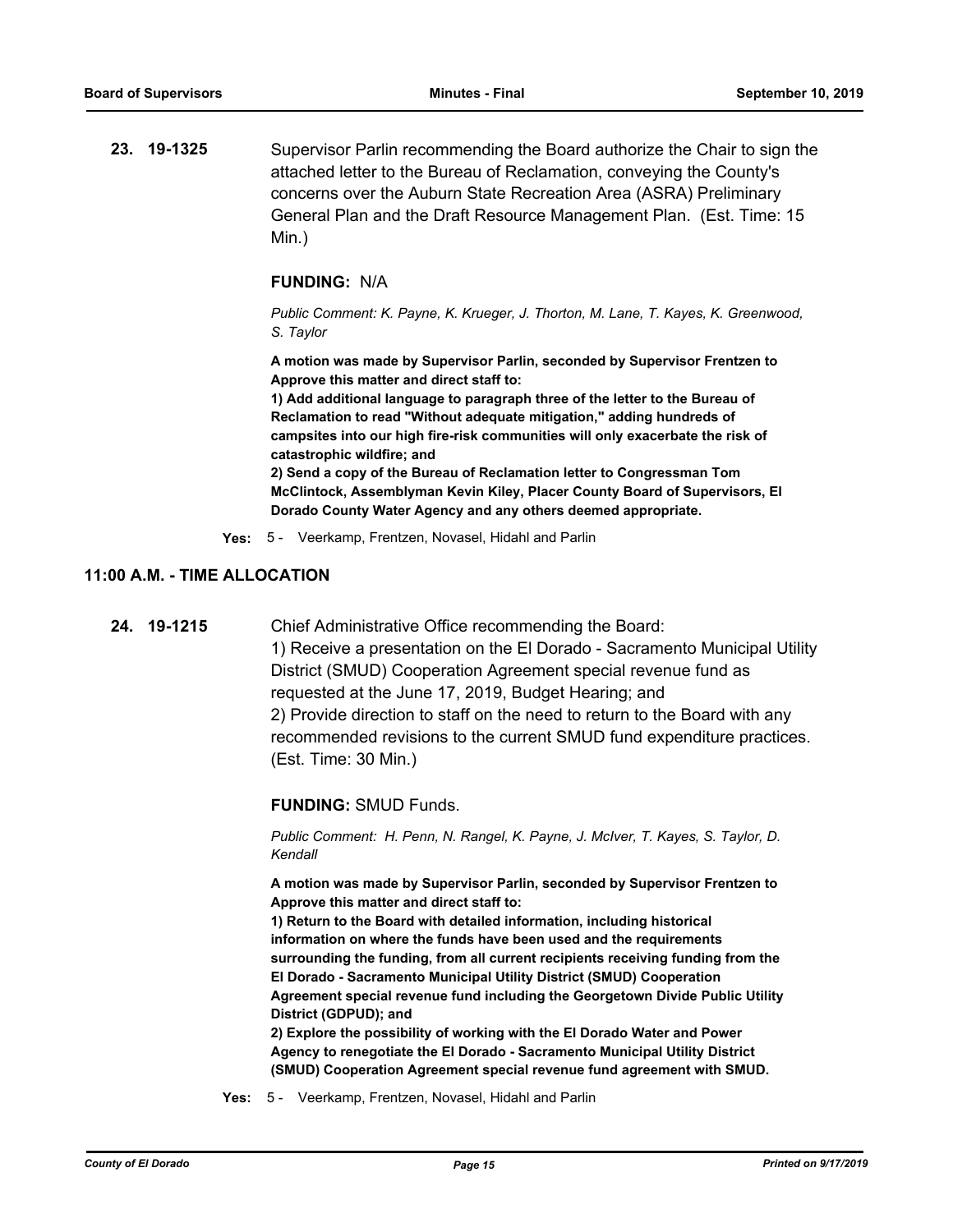#### **1:30 P.M. - TIME ALLOCATION**

**25. 19-1323** Chief Administrative Office, Cemeteries and Airport Division, recommending the Board:

> 1) Approve and authorize the Chair to sign Resolution **148-2019**, Resolution of Intention to Form Western Slope Cemetery Zone of Benefit within County Service Area 9;

> 2) Direct staff on what cemetery zone of benefit decision points should be included in a ballot measure brought forward to the Board Supervisors in a resolution;

3) Set a public hearing for November 5, 2019, at 10:00 a.m. to consider formation of the zone of benefit; and

4) Approve a budget transfer to increase appropriations in the Chief Administrative Office, Cemeteries and Airport Division, by \$24,000, and reduce the General Fund Appropriation for Contingency by a like amount, to pay for the required mailing of postcards to the parcel owners, in the proposed zone, for the date and time of the public hearing (4/5 vote required to approve budget transfer). (Est. Time: 45 Min.)

#### **FUNDING:** General Fund.

*Public Comment: M. Roberts, K. Payne, E. Pitsby, M. Lane, T. Kayes*

**A motion was made by Supervisor Frentzen to direct staff and the Cemetery Advisory Committee to:**

**1) Explore creating Pioneer Memorial Parks and lowering the maintenance costs for the cemeteries;**

**2) Electronically document all the graves in the cemeteries utilizing volunteers, satellite maps and information; and**

**3) Determine which businesses are interested in operating the cemeteries and work with these businesses to generate revenue sharing with El Dorado County. Motion Failed for lack of a second.**

**A motion was made by Supervisor Novasel, seconded by Supervisor Hidahl to Approve this matter and Adopt Resolution 148-2019. The Board directed staff to:**

**1) Create one large zone of benefit on the western slope;**

**2) Move forward with a parcel tax, for all taxable parcels of \$9.00;**

**3) Return to the Board with a recommendation on an inflation factor which could be attached to the parcel tax; and**

**4) Include a ten-year sunset date for the parcel tax.**

**Supervisor Frentzen registered a No vote on this matter.**

**Yes:** 4 - Veerkamp, Novasel, Hidahl and Parlin

**Noes:** 1 - Frentzen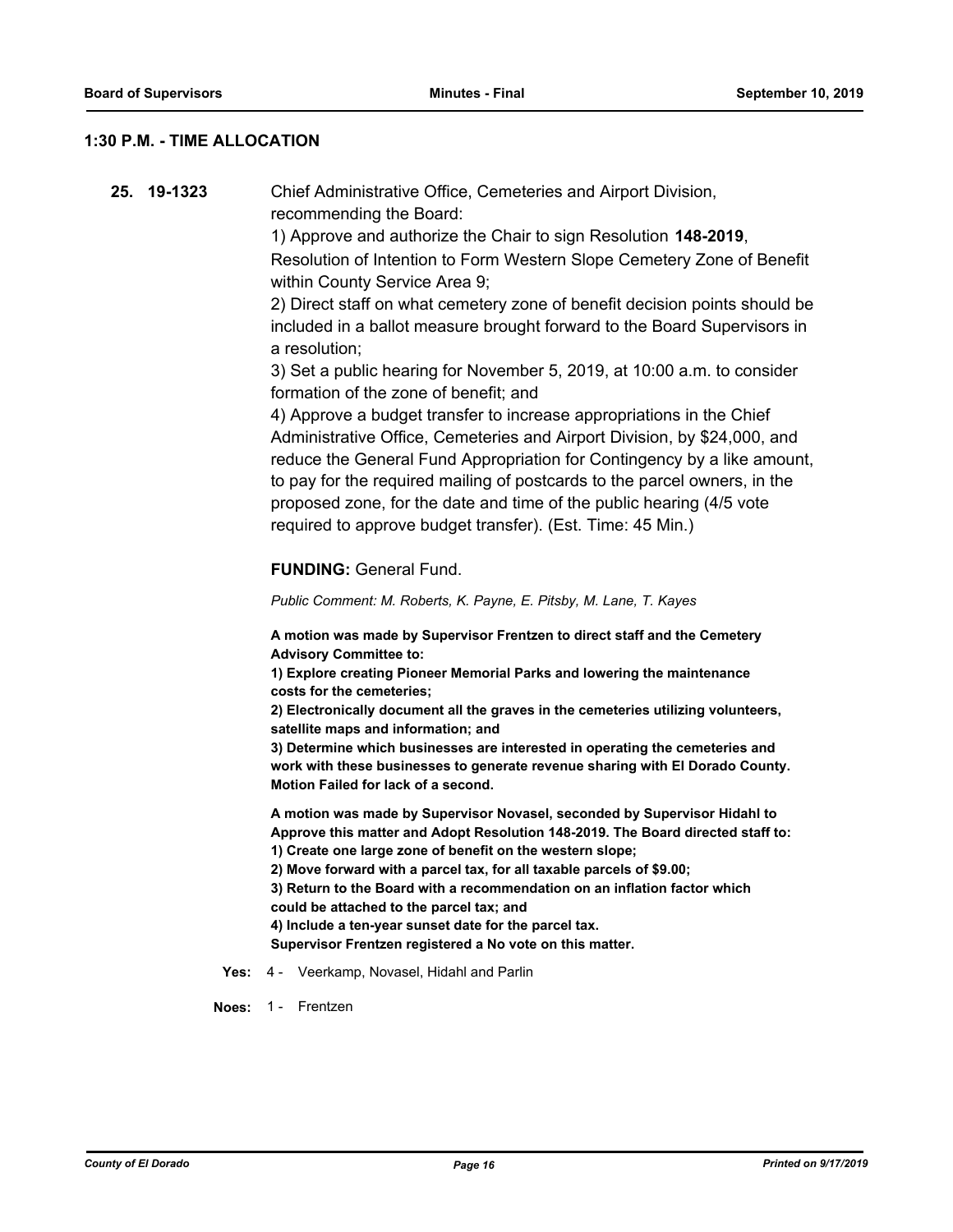### **2:30 P.M. - TIME ALLOCATION**

**26. 19-1290** HEARING - Ad Hoc Cannabis Committee, in coordination with the Chief Administrative Office, recommending the Board adopt and authorize the Chair to sign Resolution **141-2019** establishing commercial cannabis fees for the unincorporated county for the pre-application, application, monitoring, and renewal process for commercial cannabis. (Est. Time: 1 Hr.) (Cont. 8/27/19, Item 44)

**FUNDING:** Commercial Cannabis Fees.

*Public Comment: R. Miller, D.Schaffer, R. Miller, C. Litcome, T. Kayes*

**Supervisor Novael opened the public hearing and upon conclusion of public comment and staff input, closed the hearing. A motion was made by Supervisor Hidahl, seconded by Supervisor Veerkamp to Adopt Resolution 141-2019 Cannabis Fee Resolution - Number 2 (Attachment C).**

**Yes:** 5 - Veerkamp, Frentzen, Novasel, Hidahl and Parlin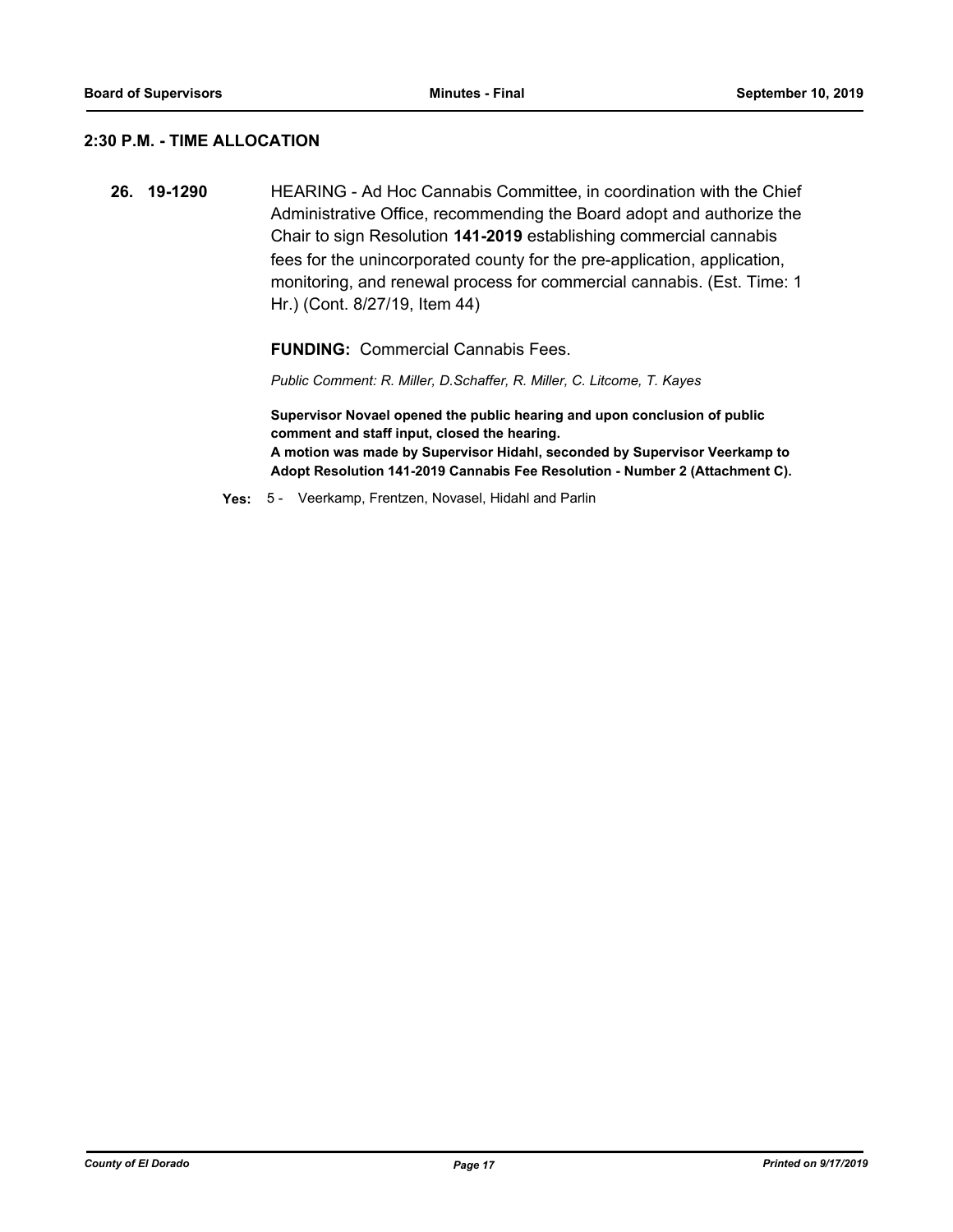#### **ITEMS TO/FROM SUPERVISORS**

**Supervisor Hidahl reported on the following: Cemetery Advisory Committee meeting. Behavioral Health Commission meeting. El Dorado Hills ground breaking event. Meeting with Planning and Building Department Director. California State Association of Counties Building meeting. Transportation/Transit meeting. Oakmont of El Dorado Hills grand opening. Joint Homeless meeting. El Dorado Hills Community Council meeting. Meeting with Planning and Building Department staff. Supervisor Frentzen reported on the following: Heritage Village Park ground breaking. Grizzly Flat Community Services District. One and one meetings with staff. Local Agency Formation Commission meeting. Supervisor Veerkamp reported on the following: Fire Chief's associates meeting. Senior Day Care. Grand Jury. Valley Vision luncheon. Sacramento Area Council of Governments Transportation Committee meeting. Transportation/Transit meeting. Marshall Medical mixer. New Employee orientation. Tour of Public Safety Facility. Events at the Fairgrounds. Supervisor Parlin reported on the following: Valley Vision meeting. Cemetery Advisory Committee meeting. Senior Center event. Montessori project. Mobile home meeting. Kelsey Schoolhouse breakfast. Sierra Nevada Conservancy tour. Sierra Nevada Conservancy board meeting. Transportation/Transit meeting. SOFAR collaboration meeting. Joint Homelessness meeting. Shingle Springs community breakfast. Garden Valley Fire breakfast. High Hill picnic. Tree Mortality Task Force meeting. Rural County Representatives of California update. Human Rights Commission meeting. Divide meeting.**

**Supervisor Novasel reported on the following: Fallen Leaf Community Services District meeting.**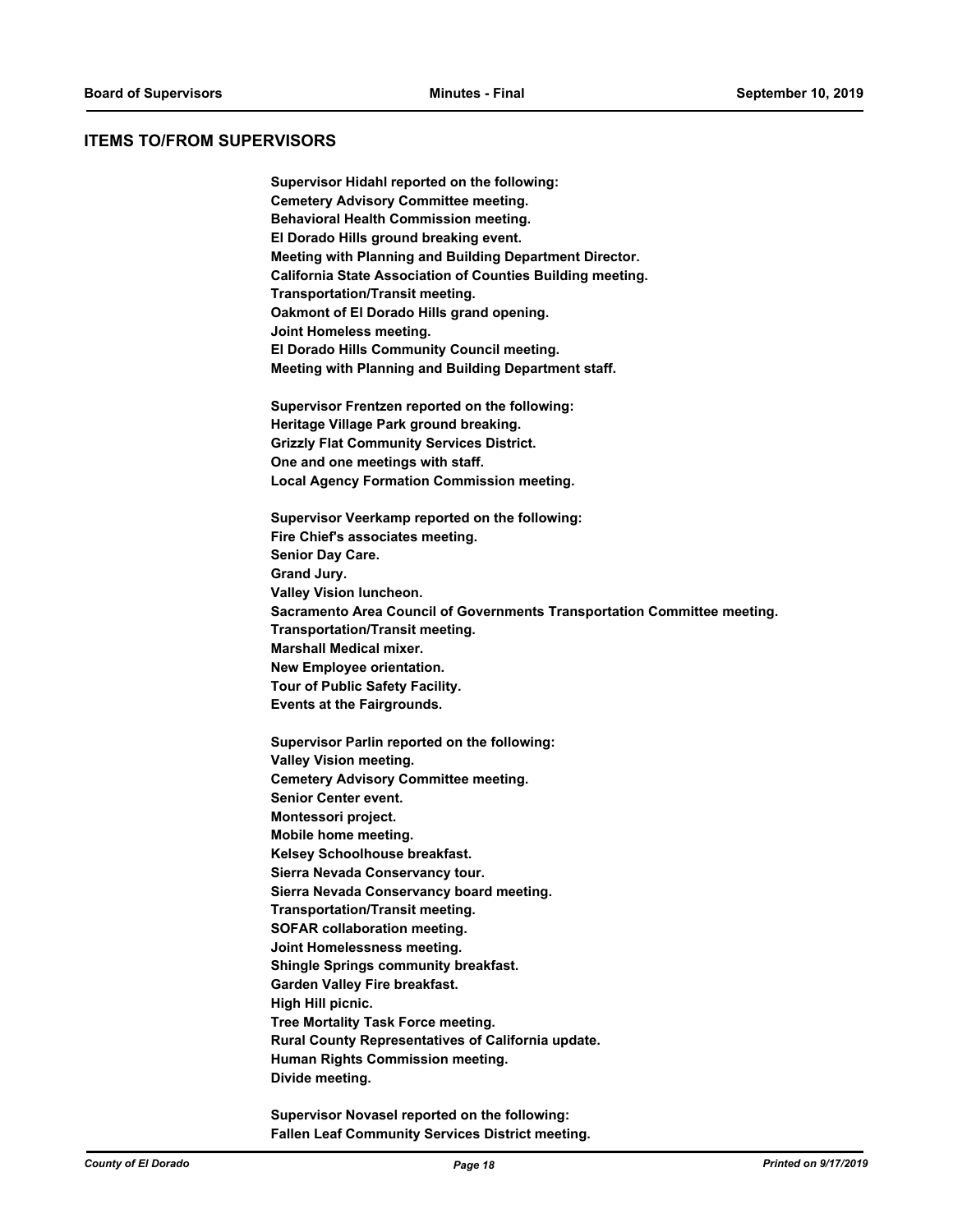**Road Closure in Tahoe over Labor Day. CalTrans town hall meeting. Joint Homelessness meeting. First Five meeting. Town Hall meeting tomorrow in Tahoma.**

## **CAO UPDATE**

**Don Ashton, Chief Administrative Officer, reported on the following: Insurance Commissioner cancelled town hall meetings. Year End Books to close this Friday.**

**ADJOURNED AT 5:43 P.M. in honor of Chic Bist.**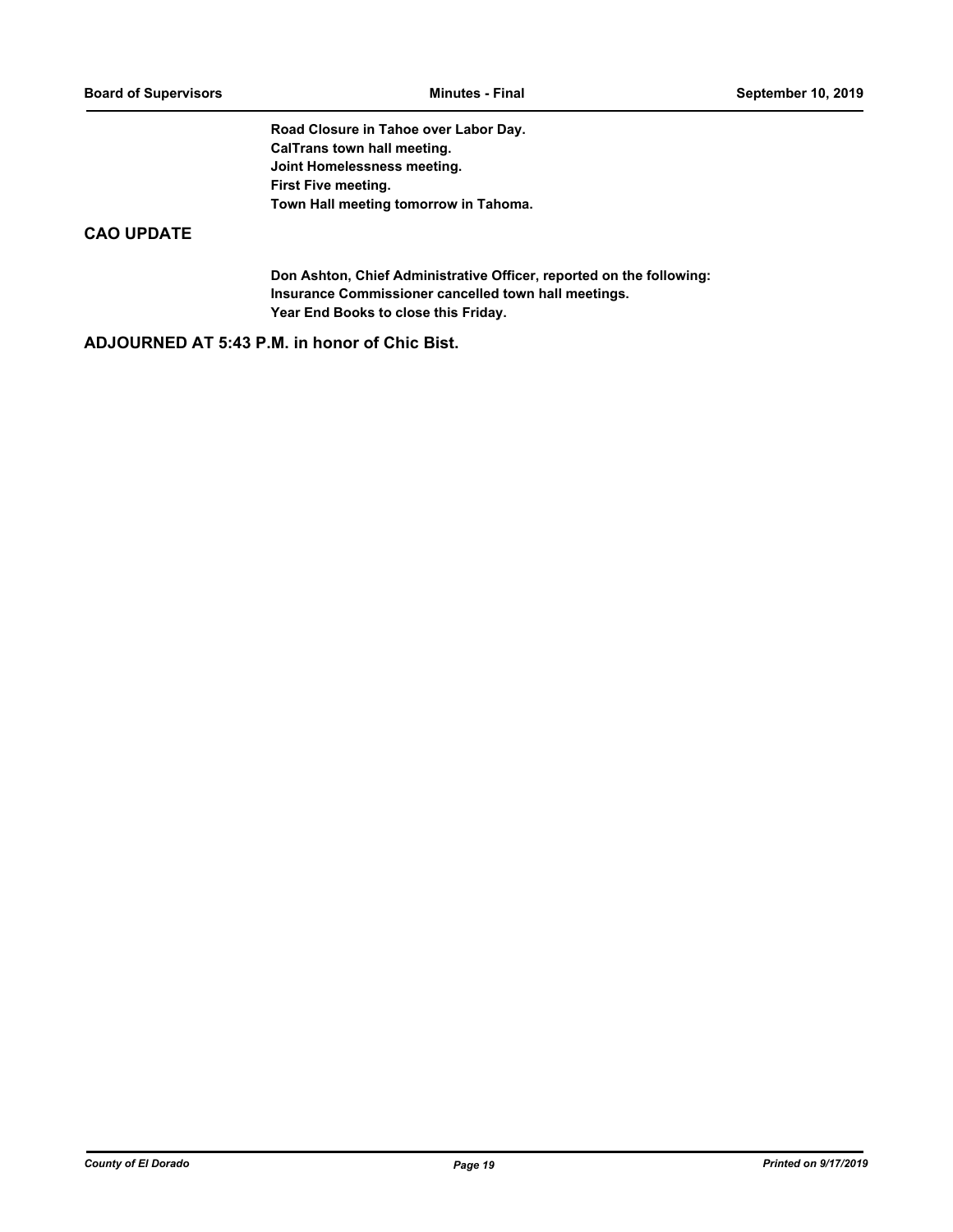## **CLOSED SESSION**

|     | 27. 19-1148 | <b>Pursuant to Government Code Section 54957- Public Employee</b><br>Performance Evaluation. Title: Agricultural Commissioner/Sealer of<br>Weights & Measures. (Est. Time: 15 Min.) |
|-----|-------------|-------------------------------------------------------------------------------------------------------------------------------------------------------------------------------------|
|     |             | No Action Reported. All five Supervisors participated.                                                                                                                              |
| 28. | 19-1253     | <b>Pursuant to Government Code Section 54957- Public Employee</b><br><b>Performance Evaluation.</b> Title: Director of Environmental Management.<br>(Est. Time: 15 Min.)            |
|     |             | No Action Reported. All five Supervisors participated.                                                                                                                              |
| 29. | 19-1350     | <b>Pursuant to Government Code Section 54957- Public Employee</b><br><b>Appointment.</b> Title: Interim Director of Information Technologies. (Est.<br>Time: 15 Min.)               |
|     |             | No Action Reported. All five Supervisors participated.                                                                                                                              |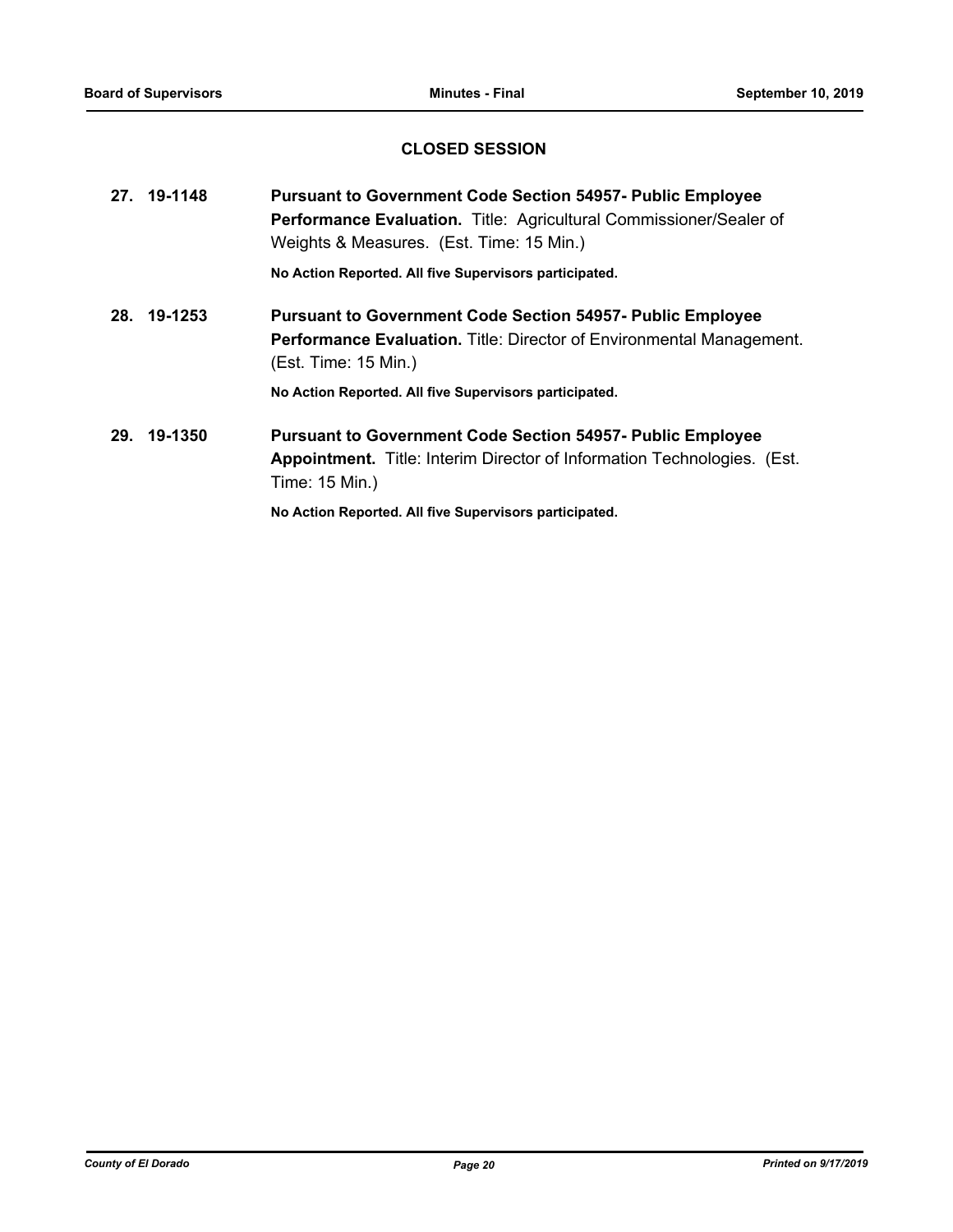On August 19, 2003, the Board adopted the following protocol: It is a requirement that all speakers, County staff and the public, when approaching the podium to make a visual presentation to the Board of Supervisors, must provide the Clerk with the appropriate number of hard copies of the presentation for Board members and the audience.